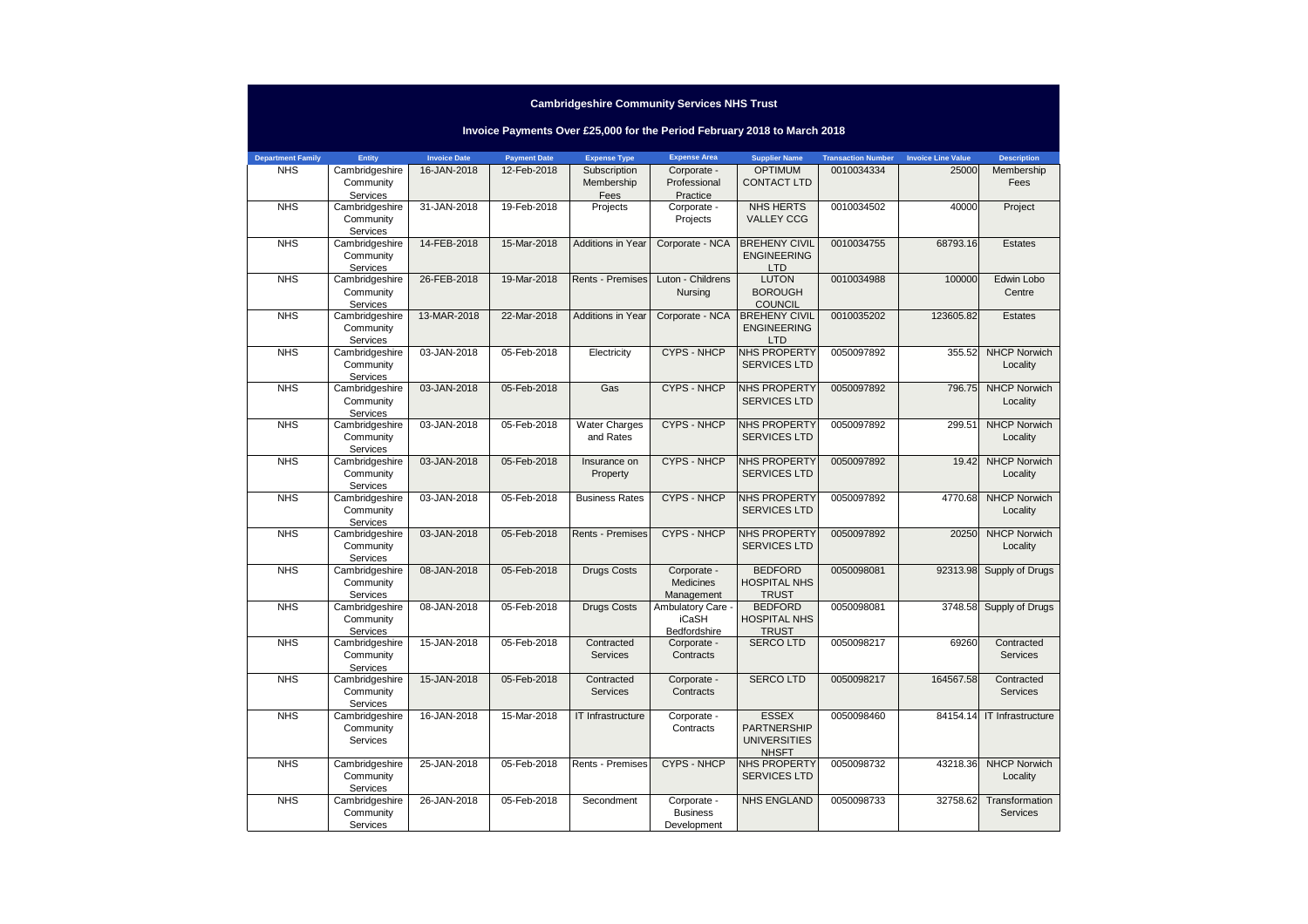| <b>Cambridgeshire Community Services NHS Trust</b> |                                         |                     |                     |                          |                                                                          |                                                                                   |                           |                           |                                            |  |
|----------------------------------------------------|-----------------------------------------|---------------------|---------------------|--------------------------|--------------------------------------------------------------------------|-----------------------------------------------------------------------------------|---------------------------|---------------------------|--------------------------------------------|--|
|                                                    |                                         |                     |                     |                          | Invoice Payments Over £25,000 for the Period February 2018 to March 2018 |                                                                                   |                           |                           |                                            |  |
| <b>Department Family</b>                           | Entity                                  | <b>Invoice Date</b> | <b>Payment Date</b> | <b>Expense Type</b>      | <b>Expense Area</b>                                                      | <b>Supplier Name</b>                                                              | <b>Transaction Number</b> | <b>Invoice Line Value</b> | <b>Description</b>                         |  |
| <b>NHS</b>                                         | Cambridgeshire<br>Community<br>Services | 31-JAN-2018         | 05-Feb-2018         | RGN NW Anglia -<br>Hinch | Corporate -<br>Contracts                                                 | <b>NORTH WEST</b><br><b>ANGLIA NHS</b><br><b>FOUNDATION</b><br><b>TRUST</b>       | 0050098950                | 63002.68                  | <b>Rent Charges</b>                        |  |
| <b>NHS</b>                                         | Cambridgeshire<br>Community<br>Services | 31-JAN-2018         | 05-Feb-2018         | RGN NW Anglia<br>Hinch   | Corporate -<br>Contracts                                                 | <b>NORTH WEST</b><br><b>ANGLIA NHS</b><br><b>FOUNDATION</b><br><b>TRUST</b>       | 0050098974                | 63002.68                  | <b>Rent Charges</b>                        |  |
| <b>NHS</b>                                         | Cambridgeshire<br>Community<br>Services | 21-DEC-2017         | 08-Feb-2018         | <b>Drugs Costs</b>       | Ambulatory Care -<br>iCaSH Norfolk                                       | <b>NORFOLK &amp;</b><br><b>NORWICH UNIV</b><br><b>HOSPITAL NHS</b><br><b>TRST</b> | 0050099012                | 30237                     | Supply of Drugs                            |  |
| <b>NHS</b>                                         | Cambridgeshire<br>Community<br>Services | 29-JAN-2018         | 15-Feb-2018         | Rents - Premises         | CYPS - Childrens<br>Services                                             | <b>CAMBRIDGE</b><br><b>UNIVERSITY</b><br><b>HOSPITALS</b><br>NHS FT               | 0050099087                | 89873                     | Child<br>Development<br>Centre             |  |
| <b>NHS</b>                                         | Cambridgeshire<br>Community<br>Services | 01-FEB-2018         | 15-Mar-2018         | Maintenance              | Corporate -<br>Estates                                                   | <b>SERCOLTD</b>                                                                   | 0050099131                | 9051.21                   | <b>Brookfields</b><br>Hospital             |  |
| <b>NHS</b>                                         | Cambridgeshire<br>Community<br>Services | 01-FEB-2018         | 15-Mar-2018         | Maintenance              | Corporate -<br>Estates                                                   | <b>SERCOLTD</b>                                                                   | 0050099131                | 1263.28                   | Oak Tree Centre                            |  |
| <b>NHS</b>                                         | Cambridgeshire<br>Community<br>Services | 01-FEB-2018         | 15-Mar-2018         | Maintenance              | Corporate -<br>Estates                                                   | <b>SERCOLTD</b>                                                                   | 0050099131                | 8713.08                   | Princess of<br>Wales                       |  |
| <b>NHS</b>                                         | Cambridgeshire<br>Community<br>Services | 01-FEB-2018         | 15-Mar-2018         | Maintenance              | Corporate -<br><b>Estates</b>                                            | <b>SERCOLTD</b>                                                                   | 0050099131                | 319.95                    | <b>Brookfields</b><br><b>Health Centre</b> |  |
| <b>NHS</b>                                         | Cambridgeshire<br>Community<br>Services | 01-FEB-2018         | 15-Mar-2018         | Maintenance              | Ambulatory Care -<br><b>iCaSH</b><br>Cambridgeshire                      | <b>SERCOLTD</b>                                                                   | 0050099131                | 436.77                    | Lime Tree Clinic                           |  |
| <b>NHS</b>                                         | Cambridgeshire<br>Community<br>Services | 01-FEB-2018         | 15-Mar-2018         | Maintenance              | Corporate -<br>Estates                                                   | <b>SERCOLTD</b>                                                                   | 0050099131                | 131.79                    | Dumbleton<br><b>Health Centre</b>          |  |
| <b>NHS</b>                                         | Cambridgeshire<br>Community<br>Services | 01-FEB-2018         | 15-Mar-2018         | Maintenance              | Ambulatory Care -<br><b>iCaSH</b><br>Peterborough                        | <b>SERCOLTD</b>                                                                   | 0050099131                | 143.52                    | <b>Kings Chambers</b>                      |  |
| <b>NHS</b>                                         | Cambridgeshire<br>Community<br>Services | 01-FEB-2018         | 15-Mar-2018         | Maintenance              | Corporate -<br>Estates                                                   | <b>SERCOLTD</b>                                                                   | 0050099131                | 819.58                    | Soham Health<br>Centre                     |  |
| <b>NHS</b>                                         | Cambridgeshire<br>Community<br>Services | 01-FEB-2018         | 15-Mar-2018         | Maintenance              | Corporate -<br>Estates                                                   | <b>SERCOLTD</b>                                                                   | 0050099131                | 91.87                     | New Horsefair                              |  |
| <b>NHS</b>                                         | Cambridgeshire<br>Community<br>Services | 01-FEB-2018         | 15-Mar-2018         | Maintenance              | <b>CYPS - NHCP</b><br>Leadership Team                                    | <b>SERCOLTD</b>                                                                   | 0050099131                | 42.52                     | <b>NHCP</b><br>Countywide                  |  |
| <b>NHS</b>                                         | Cambridgeshire<br>Community<br>Services | 01-FEB-2018         | 15-Mar-2018         | Maintenance              | Ambulatory Care -<br><b>Dental Services</b>                              | <b>SERCOLTD</b>                                                                   | 0050099131                | 1324.8                    | <b>Dental Access</b><br>Centre             |  |
| <b>NHS</b>                                         | Cambridgeshire<br>Community<br>Services | 01-FEB-2018         | 15-Mar-2018         | Maintenance              | Ambulatory Care -<br><b>Dental Services</b>                              | <b>SERCOLTD</b>                                                                   | 0050099131                | 1567.25                   | <b>Dental Access</b><br>Centre             |  |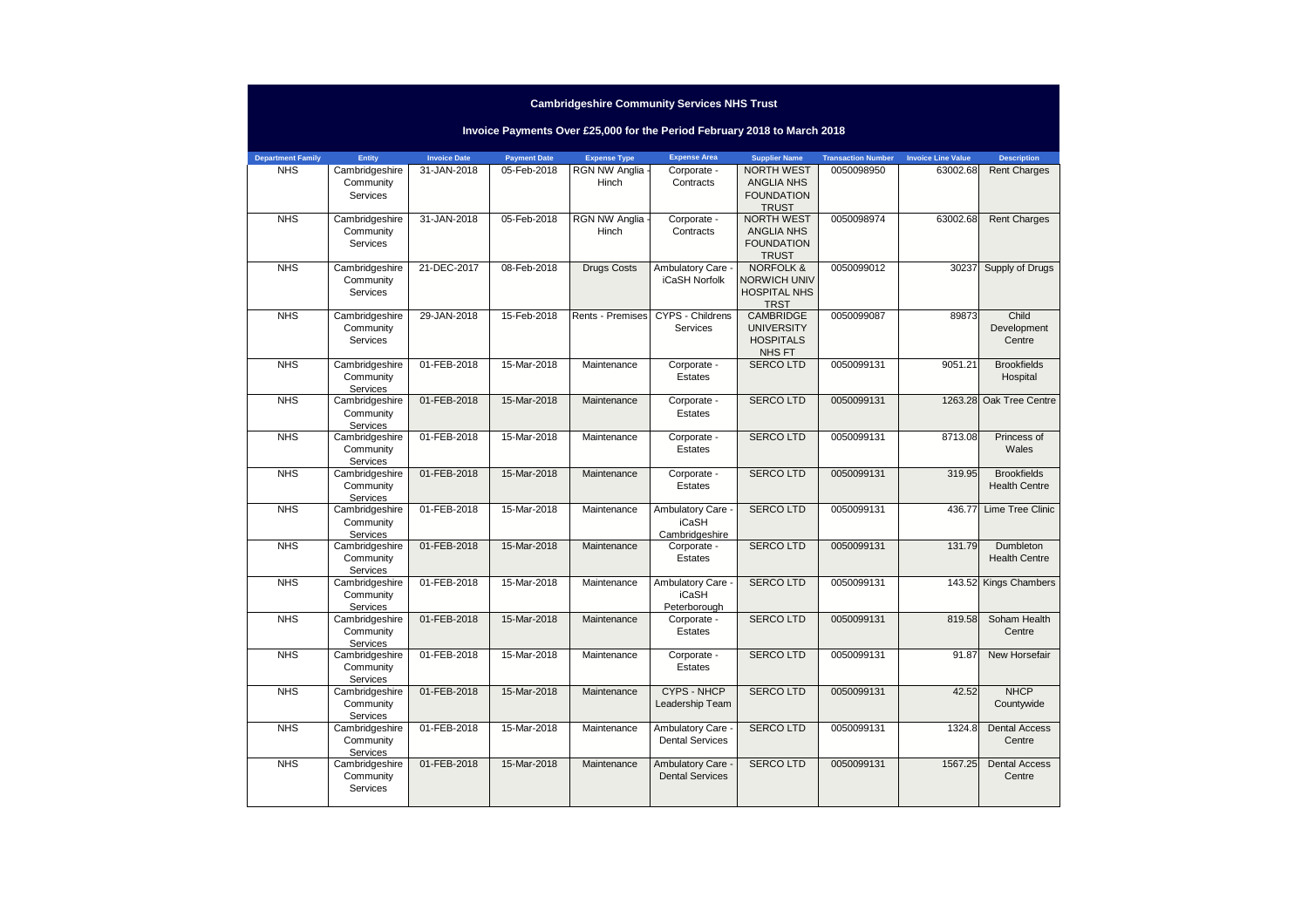|  | <b>Cambridgeshire Community Services NHS Trust</b> |
|--|----------------------------------------------------|
|--|----------------------------------------------------|

# **Invoice Payments Over £25,000 for the Period February 2018 to March 2018**

| <b>Department Family</b> | Entity                      | <b>Invoice Date</b> | <b>Payment Date</b> | <b>Expense Type</b>     | <b>Expense Area</b>          | <b>Supplier Name</b> | <b>Transaction Number</b> | <b>Invoice Line Value</b> | <b>Description</b>        |
|--------------------------|-----------------------------|---------------------|---------------------|-------------------------|------------------------------|----------------------|---------------------------|---------------------------|---------------------------|
| <b>NHS</b>               | Cambridgeshire              | 01-FEB-2018         | 12-Feb-2018         | <b>Drugs Costs</b>      | Corporate -                  | 12/14                | 0050099185                | 66000                     | Supply of Drugs           |
|                          | Community                   |                     |                     |                         | Medicines                    | PHARMACY LTD         |                           |                           |                           |
|                          | Services                    |                     |                     |                         | Management                   | <b>T/AS ACORN</b>    |                           |                           |                           |
|                          |                             |                     |                     |                         |                              | <b>PHARMACY</b>      |                           |                           |                           |
| <b>NHS</b>               | Cambridgeshire              | 31-JAN-2018         | 12-Feb-2018         | <b>Terrence Higgins</b> | Ambulatory Care              | <b>TERRENCE</b>      | 0050099291                | 34793.75                  | Contracted                |
|                          | Community                   |                     |                     | Trust                   | iCaSH Norfolk                | <b>HIGGINS TRUST</b> |                           |                           | <b>Services</b>           |
|                          | Services                    |                     |                     |                         |                              |                      |                           |                           |                           |
| <b>NHS</b>               | Cambridgeshire              | 06-FEB-2018         | 12-Mar-2018         | Rents - Premises        | Corporate -                  | <b>MEDICX</b>        | 0050099327                | 41430                     | New Horsefair             |
|                          | Community                   |                     |                     |                         | Estates                      | PROPERTIES I         |                           |                           |                           |
|                          | Services                    |                     |                     |                         |                              | <b>LIMITED</b>       |                           |                           |                           |
| <b>NHS</b>               | Cambridgeshire              | 31-JAN-2018         | 12-Feb-2018         | <b>Terrence Higgins</b> | Ambulatory Care -            | <b>TERRENCE</b>      | 0050099332                | 46180.53                  | Contracted                |
|                          | Community                   |                     |                     | Trust                   | iCaSH Suffolk                | <b>HIGGINS TRUST</b> |                           |                           | <b>Services</b>           |
| <b>NHS</b>               | Services                    | 12-FEB-2018         | 15-Feb-2018         |                         |                              | G4S IS UK Ltd        | 0050099554                |                           |                           |
|                          | Cambridgeshire<br>Community |                     |                     | Contracted<br>Services  | Corporate -<br>Contracts     |                      |                           |                           | 90504.26 General Cleaning |
|                          | Services                    |                     |                     |                         |                              |                      |                           |                           |                           |
| <b>NHS</b>               | Cambridgeshire              | 12-FEB-2018         | 15-Feb-2018         | Contracted              | Corporate -                  | G4S IS UK Ltd        | 0050099554                |                           | 11022.16 General Cleaning |
|                          | Community                   |                     |                     | <b>Services</b>         | Contracts                    |                      |                           |                           |                           |
|                          | Services                    |                     |                     |                         |                              |                      |                           |                           |                           |
| <b>NHS</b>               | Cambridgeshire              | 12-FEB-2018         | 15-Feb-2018         | Cleaning                | Corporate -                  | G4S IS UK Ltd        | 0050099554                | 1150.01                   | <b>Brookfields</b>        |
|                          | Community                   |                     |                     | <b>Materials</b>        | Estates                      |                      |                           |                           | Hospital                  |
|                          | Services                    |                     |                     |                         |                              |                      |                           |                           |                           |
| <b>NHS</b>               | Cambridgeshire              | 12-FEB-2018         | 15-Feb-2018         | Cleaning                | Corporate -                  | G4S IS UK Ltd        | 0050099554                | 905.64                    | Oak Tree Centre           |
|                          | Community                   |                     |                     | <b>Materials</b>        | Estates                      |                      |                           |                           |                           |
| <b>NHS</b>               | Services<br>Cambridgeshire  | 12-FEB-2018         | 15-Feb-2018         | Cleaning                | Corporate -                  | G4S IS UK Ltd        | 0050099554                | 313.8                     | <b>City Clinic</b>        |
|                          | Community                   |                     |                     | <b>Materials</b>        | Estates                      |                      |                           |                           |                           |
|                          | Services                    |                     |                     |                         |                              |                      |                           |                           |                           |
| <b>NHS</b>               | Cambridgeshire              | 12-FEB-2018         | 15-Feb-2018         | Cleaning                | Ambulatory Care -            | G4S IS UK Ltd        | 0050099554                | 313.8                     | <b>Dental Access</b>      |
|                          | Community                   |                     |                     | <b>Materials</b>        | <b>Dental Services</b>       |                      |                           |                           | Centre                    |
|                          | Services                    |                     |                     |                         |                              |                      |                           |                           |                           |
| <b>NHS</b>               | Cambridgeshire              | 12-FEB-2018         | 15-Feb-2018         | Cleaning                | Corporate -                  | G4S IS UK Ltd        | 0050099554                | 182.4                     | <b>Healthy Living</b>     |
|                          | Community                   |                     |                     | <b>Materials</b>        | Estates                      |                      |                           |                           | Centre                    |
|                          | Services                    |                     |                     |                         |                              |                      |                           |                           |                           |
| <b>NHS</b>               | Cambridgeshire              | 12-FEB-2018         | 15-Feb-2018         | Cleaning                | Ambulatory Care -            | G4S IS UK Ltd        | 0050099554                | 182.4                     | <b>Kings Chambers</b>     |
|                          | Community<br>Services       |                     |                     | <b>Materials</b>        | <b>iCaSH</b><br>Peterborough |                      |                           |                           |                           |
| <b>NHS</b>               | Cambridgeshire              | 12-FEB-2018         | 15-Feb-2018         | Cleaning                | Ambulatory Care -            | G4S IS UK Ltd        | 0050099554                | 174.2                     | Bedford                   |
|                          | Community                   |                     |                     | <b>Materials</b>        | <b>iCaSH</b>                 |                      |                           |                           |                           |
|                          | Services                    |                     |                     |                         | Bedfordshire                 |                      |                           |                           |                           |
| <b>NHS</b>               | Cambridgeshire              | 12-FEB-2018         | 15-Feb-2018         | Cleaning                | Corporate -                  | G4S IS UK Ltd        | 0050099554                | 167.94                    | <b>St Ives Clinic</b>     |
|                          | Community                   |                     |                     | <b>Materials</b>        | Estates                      |                      |                           |                           |                           |
|                          | Services                    |                     |                     |                         |                              |                      |                           |                           |                           |
| <b>NHS</b>               | Cambridgeshire              | 12-FEB-2018         | 15-Feb-2018         | Cleaning                | <b>CYPS - NHCP</b>           | G4S IS UK Ltd        | 0050099554                |                           | 106.04 NHCP North and     |
|                          | Community                   |                     |                     | Materials               |                              |                      |                           |                           | <b>Broadland</b>          |
| <b>NHS</b>               | Services<br>Cambridgeshire  | 12-FEB-2018         | 15-Feb-2018         | Cleaning                | Ambulatory Care              | G4S IS UK Ltd        | 0050099554                | 102.08                    | 1a Oak Street             |
|                          | Community                   |                     |                     | <b>Materials</b>        | iCaSH Norfolk                |                      |                           |                           |                           |
|                          | Services                    |                     |                     |                         |                              |                      |                           |                           |                           |
| <b>NHS</b>               | Cambridgeshire              | 12-FEB-2018         | 15-Feb-2018         | Cleaning                | <b>CYPS - NHCP</b>           | G4S IS UK Ltd        | 0050099554                | 84.17                     | <b>NHCP</b>               |
|                          | Community                   |                     |                     | <b>Materials</b>        | Leadership Team              |                      |                           |                           | Countywide                |
|                          | Services                    |                     |                     |                         |                              |                      |                           |                           |                           |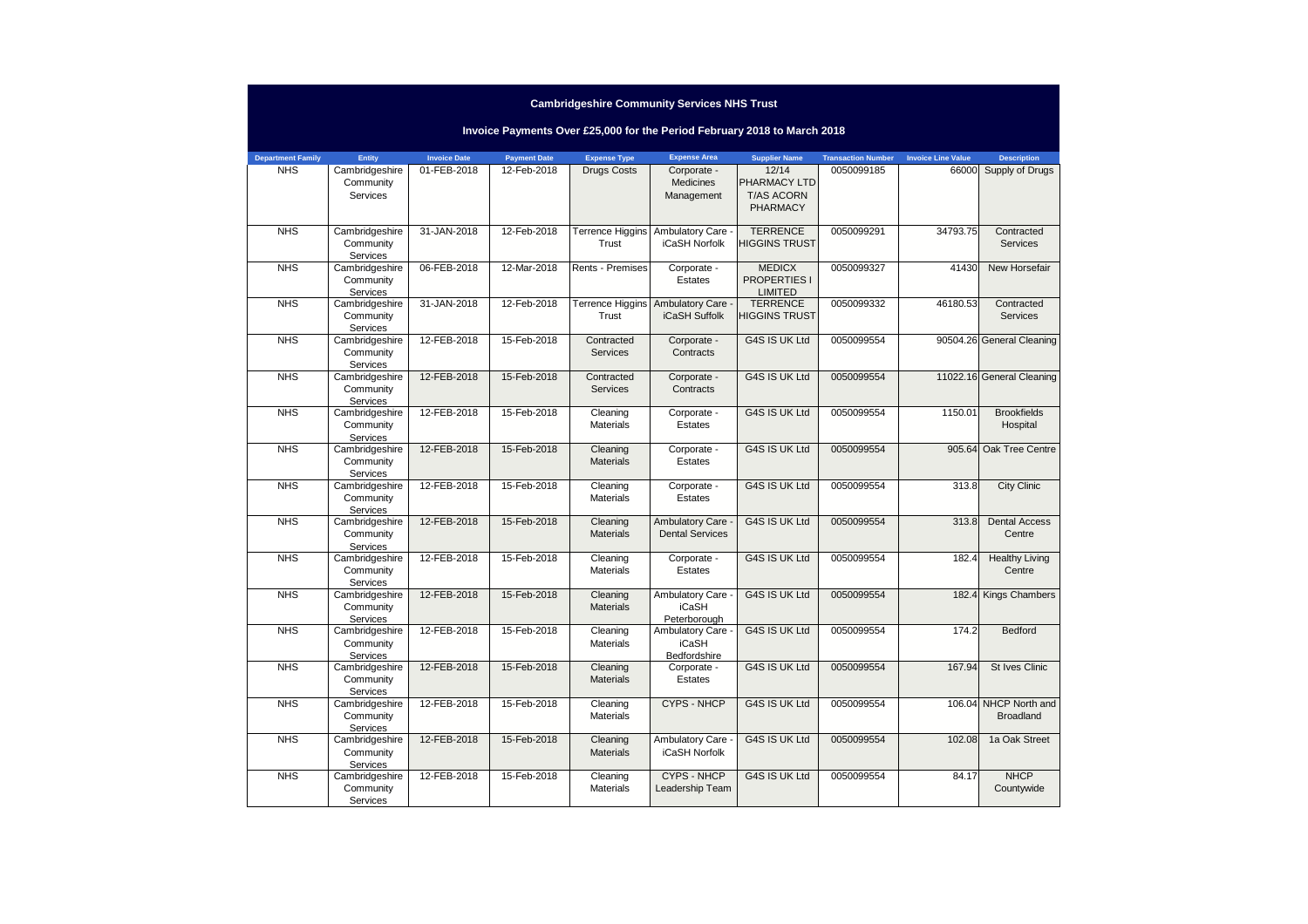### **Department Family Entity Invoice Date Payment Date Expense Type Expense Area Supplier Name Transaction Number Invoice Line Value DescriptionBrookfields Invoice Payments Over £25,000 for the Period February 2018 to March 2018**NHS Cambridgeshire **Community** Services NHS Cambridgeshire 12-FEB-2018 15-Feb-2018 **Materials** Corporate - **Estates G4S IS UK Ltd** Health Centre**Community Services**  NHS Cambridgeshire 12-FEB-2018 15-Feb-2018 Cleaning **Materials** Corporate - EstatesG4S IS UK Ltd 0050099554 58.76 Melbourn Health **Centre Community** Services NHS Cambridgeshire 12-FEB-2018 15-Feb-2018 Cleaning **Materials** Corporate - **Estates** G4S IS UK Ltd 0050099554 27.43 Soham Health **Centre** Community Services NHS Cambridgeshire 12-FEB-2018 15-Feb-2018 Cleaning **Materials** Corporate - **Estates** G4S IS UK Ltd 0050099554 27.43 Dumbleton Health CentreCommunity Services NHS Cambridgeshire 12-FEB-2018 15-Feb-2018 Cleaning **Materials** Corporate - **Estates** G4S IS UK Ltd 0050099554 27.43 Kingsway Clinic**Community Services**  NHS Cambridgeshire 12-FEB-2018 15-Feb-2018 General Cleaning External ContCorporate - **Estates** G4S IS UK Ltd 0050099554 47.63 Brookfields Hospital**Community Services**  NHS Cambridgeshire 12-FEB-2018 15-Feb-2018 General Cleaning External ContCorporate - **Estates** G4S IS UK Ltd 0050099554 22.65 Princess of Wales Hospital**Community** Services NHS Cambridgeshire 15-FEB-2018 01-Mar-2018 Contracted ServicesCorporate - **Contracts** SERCO LTD 0050099640 69260 Contracted ServicesCommunity Services NHS Cambridgeshire 15-FEB-2018 01-Mar-2018 Contracted ServicesCorporate - **Contracts** SERCO LTD 0050099640 164567.58 Contracted Services**Community Services**  NHS Cambridgeshire 31-DEC-2017 05-Mar-2018 Terrence Higgins Trust**Ambulatory Care** iCaSH Suffolk**TERRENCE**  HIGGINS TRUST0050099695 46180.53 Contracted ServicesCommunity **Services**  NHS Cambridgeshire 16-FEB-2018 01-Mar-2018 Drugs Costs Ambulatory Care iCaSH BedfordshireCorporate -BEDFORD HOSPITAL NHS TRUST BEDFORD 0050099697 9010.14 Supply of Drugs**Community Services**  NHS Cambridgeshire 16-FEB-2018 01-Mar-2018 Drugs Costs Medicines Management 31-JAN-2018 01-Mar-2018 Pathology Ambulatory Care - HOSPITAL NHS TRUST HSL 0050099697 125670.91 Supply of DrugsCommunity Services NHS Cambridgeshire iCaSH Norfolk**PATHOLOGY** LLP HSL 0050099879 48516.44 Pathology Charges Community Services NHS Cambridgeshire 31-JAN-2018 08-Mar-2018 Pathology Ambulatory Care iCaSH **Cambridgeshire**  31-JAN-2018 22-Mar-2018 Pathology Ambulatory Care - **PATHOLOGY** LLP HSL 0050099890 29522.95 Pathology charges**Community Services**  NHS Cambridgeshire iCaSH **Peterborough**  31-JAN-2018 08-Mar-2018 Pathology Ambulatory Care - **PATHOLOGY** LLP HSL 0050099891 39399.28 Pathology Charges Community **Services**  NHS Cambridgeshire iCaSH Bedfordshire Corporate - **PATHOLOGY** LLP ASSURA 0050099892 25225.75 Pathology ServicesCommunity **Services** 01-MAR-2018 12-Mar-2018 Rents - Service Charge**Estates**  HEALTH **INVESTMENTS** LTD0050099921 4935.1 Healthy Living **Centre**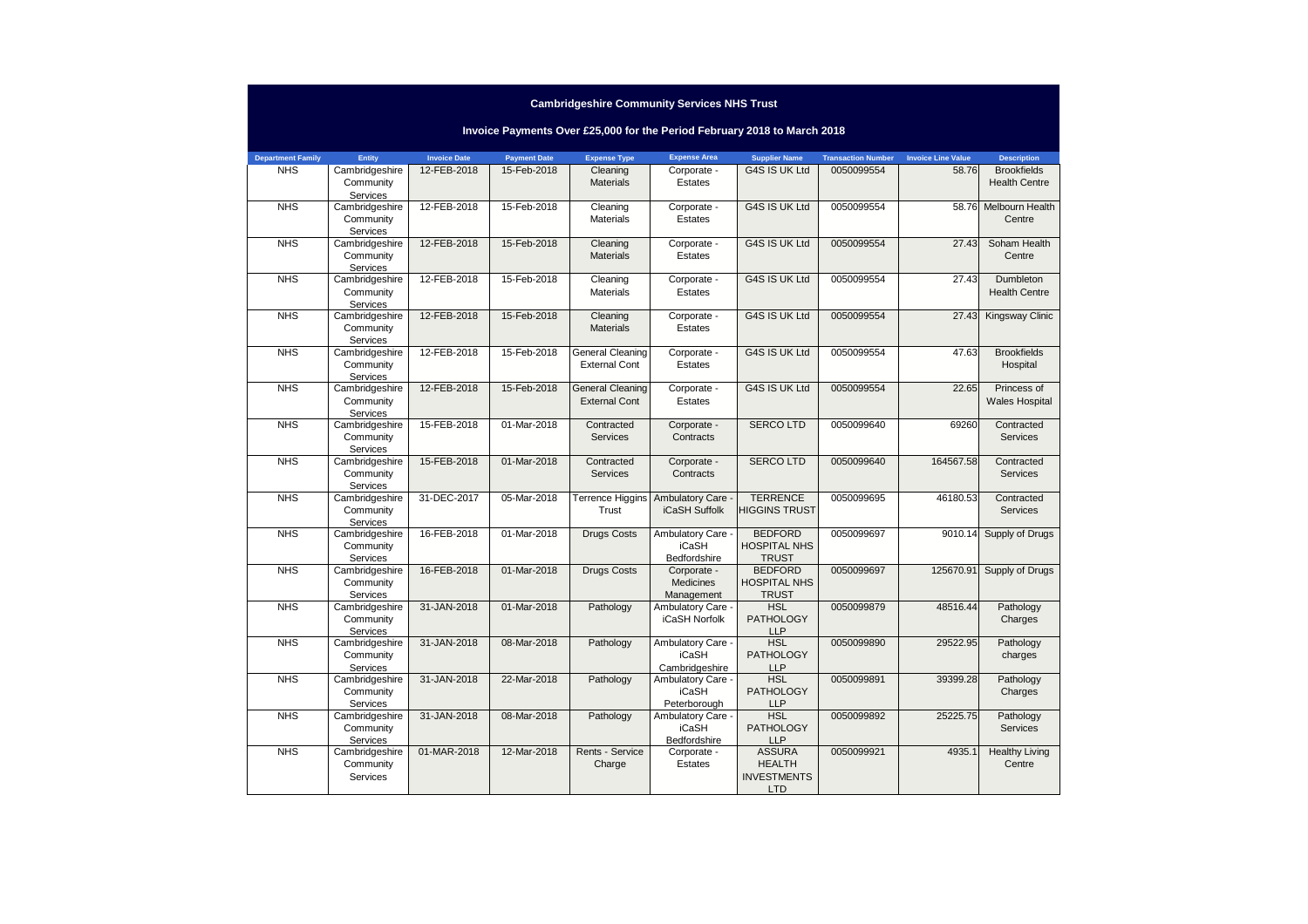### **Department Family Entity Invoice Date Payment Date Expense Type Expense Area Supplier Name Transaction Number Invoice Line Value Description**0050099921 46245 Healthy Living **Invoice Payments Over £25,000 for the Period February 2018 to March 2018**NHS Cambridgeshire **Community Services** 01-MAR-2018 | 12-Mar-2018 | Rents - Premises **Estates** ASSURA HEALTH **INVESTMENTS** LTD. ASSURA HC UK CentreNHS Cambridgeshire Community Services NHS Cambridgeshire 01-MAR-2018 08-Mar-2018 Rents - Premises CYPS - NHCP Leadership TeamLIMITED0050100048 17918.25 NHCP CountywideCommunity **Services**  NHS Cambridgeshire 01-MAR-2018 08-Mar-2018 Rents - Service **Charge** CYPS - NHCP Leadership TeamASSURA HC UK LIMITED0050100048 9548.34 NHCP CountywideCommunity Services NHS Cambridgeshire 01-FEB-2018 05-Mar-2018 Projects Ambulatory Care iCaSH Bedfordshire23-FEB-2018 | 08-Mar-2018 | Drugs Costs | Ambulatory Care -BROOK YOUNG PEOPLE0050100064 31160.88 Contracted ServicesCommunity **Services** iCaSH NorfolkNORFOLK & NORWICH UNIV HOSPITAL NHS TRST SKILLS FOR 0050100145 <sup>27724</sup> Supply of DrugsNHS Cambridgeshire Community **Services**  NHS Cambridgeshire 28-FEB-2018 01-Mar-2018 Projects Corporate - **Projects** CARE **SOLUTIONS**  TERRENCE 0050100153 250000 Project **Community Services**  NHS Cambridgeshire 28-FEB-2018 22-Mar-2018 Terrence Higgins TrustAmbulatory Care iCaSH Suffolk HIGGINS TRUST0050100161 46180.53 Contracted **Services Community Services** 28-FEB-2018 12-Mar-2018RGN NW Anglia HinchCorporate - **Contracts** NORTH WEST ANGLIA NHS FOUNDATION TRUST**BIDWELLS** 0050100176 63002.68 Rent ChargesNHS Cambridgeshire Community **Services**  NHS Cambridgeshire 28-FEB-2018 15-Mar-2018 Rents - Premises Corporate - **Estates** 0050100181 25530 Chesterton Medical CentreCommunity **Services**  NHS Cambridgeshire 28-FEB-2018 12-Mar-2018 Terrence Higgins Trust**Ambulatory Care** iCaSH Norfolk**TERRENCE**  HIGGINS TRUST0050100203 34793.75 Contracted Services**Community Services**  NHS Cambridgeshire 14-DEC-2017 05-Mar-2018 Business Rates Corporate - **Estates** FENLAND **DISTRICT COUNCIL**  TERRENCE 0050100225 89094 Doddington **Hospital** Community Services NHS Cambridgeshire 30-SEP-2017 12-Mar-2018 Terrence Higgins **Trust** Ambulatory Care iCaSH Suffolk HIGGINS TRUST0050100301 46180.53 Contracted ServicesCommunity Services01-MAR-2018 | 12-Mar-2018 | Drugs Costs | Corporate -Medicines Management12/14 PHARMACY LTD T/AS ACORN PHARMACY0050100434 68500 Supply of DrugsNHS Cambridgeshire **Community Services** 28-FEB-2018 | 15-Mar-2018 | IT Infrastructure | Luton - Corporate | ESSEX PARTNERSHIP **UNIVERSITIES** NHSFT**EDDISONS** 0050100481 70128.45 IT InfrastructureNHS Cambridgeshire Community **Services** 21-FEB-2018 22-Mar-2018 Rents - Premises Luton - Corporate **COMMERCIAL** PROPERTY MANAGEMENT0050100545 105000 Randstad Court NHS Cambridgeshire Community Services08-MAR-2018 15-Mar-2018 Rents - Premises Corporate -EstatesLITTLE BARFORD PROPERTIES0050100574 33600 Dumbleton Health Centre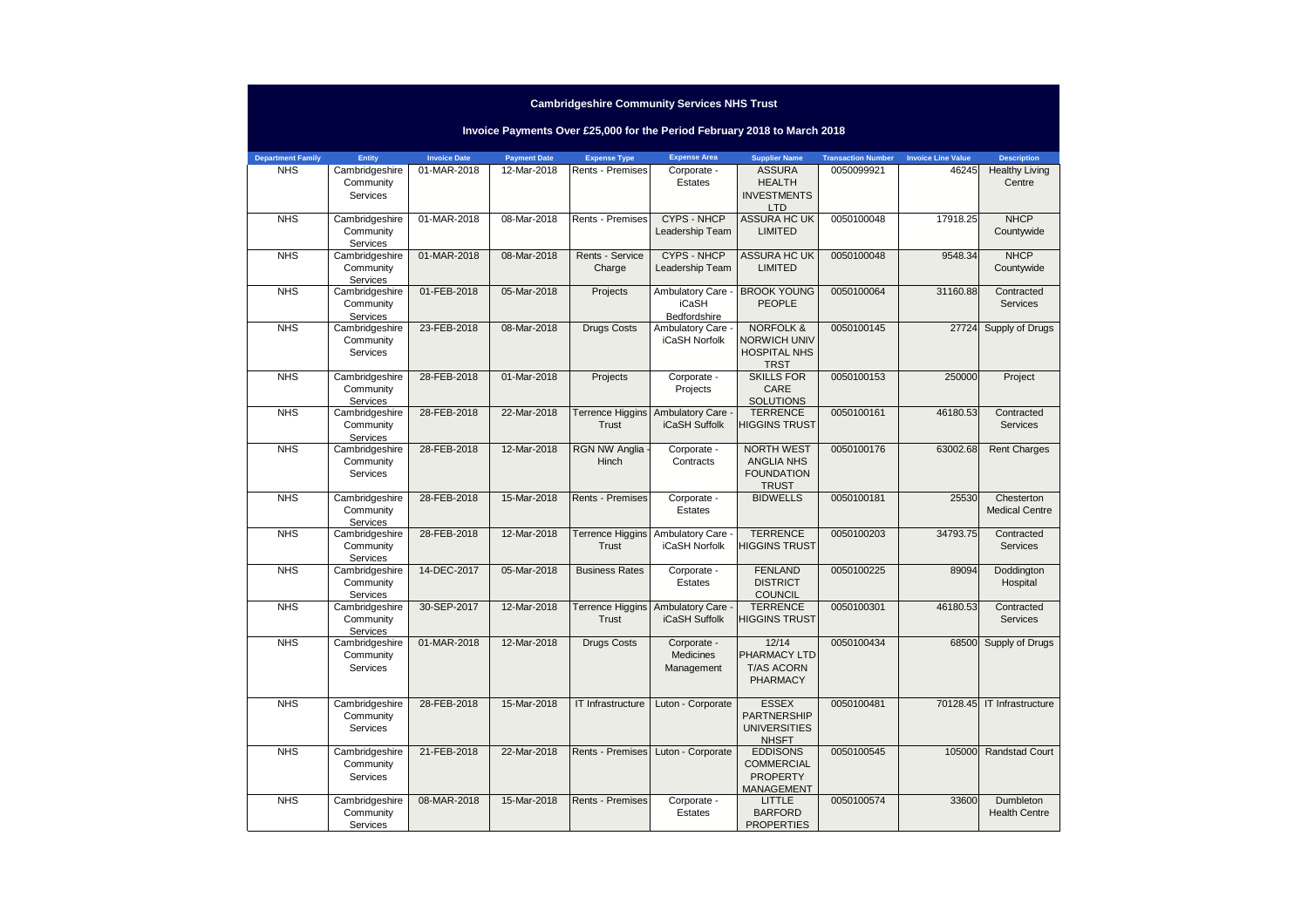|                          |                                                |                     |                     |                              | Invoice Payments Over £25,000 for the Period February 2018 to March 2018 |                      |                           |                           |                                            |
|--------------------------|------------------------------------------------|---------------------|---------------------|------------------------------|--------------------------------------------------------------------------|----------------------|---------------------------|---------------------------|--------------------------------------------|
| <b>Department Family</b> | Entity                                         | <b>Invoice Date</b> | <b>Payment Date</b> | <b>Expense Type</b>          | <b>Expense Area</b>                                                      | <b>Supplier Name</b> | <b>Transaction Number</b> | <b>Invoice Line Value</b> | <b>Description</b>                         |
| <b>NHS</b>               | Cambridgeshire<br>Community<br><b>Services</b> | 07-MAR-2018         | 15-Mar-2018         | Contracted<br>Services       | Corporate -<br>Contracts                                                 | G4S IS UK Ltd        | 0050100577                |                           | 90504.26 General Cleaning                  |
| <b>NHS</b>               | Cambridgeshire<br>Community<br>Services        | 07-MAR-2018         | 15-Mar-2018         | Contracted<br>Services       | Corporate -<br>Contracts                                                 | G4S IS UK Ltd        | 0050100577                |                           | 11049.67 General Cleaning                  |
| <b>NHS</b>               | Cambridgeshire<br>Community<br>Services        | 07-MAR-2018         | 15-Mar-2018         | Cleaning<br><b>Materials</b> | Corporate -<br>Estates                                                   | G4S IS UK Ltd        | 0050100577                | 1294.97                   | <b>Brookfields</b><br>Hospital             |
| <b>NHS</b>               | Cambridgeshire<br>Community<br><b>Services</b> | 07-MAR-2018         | 15-Mar-2018         | Cleaning<br><b>Materials</b> | Corporate -<br>Estates                                                   | G4S IS UK Ltd        | 0050100577                | 1124.41                   | Princess of<br><b>Wales Hospital</b>       |
| <b>NHS</b>               | Cambridgeshire<br>Community<br>Services        | 07-MAR-2018         | 15-Mar-2018         | Cleaning<br>Materials        | Corporate -<br>Estates                                                   | G4S IS UK Ltd        | 0050100577                | 632.13                    | Doddington<br>Hospital                     |
| <b>NHS</b>               | Cambridgeshire<br>Community<br>Services        | 07-MAR-2018         | 15-Mar-2018         | Cleaning<br><b>Materials</b> | Corporate -<br>Estates                                                   | G4S IS UK Ltd        | 0050100577                | 497.23                    | Oak Tree Centre                            |
| <b>NHS</b>               | Cambridgeshire<br>Community<br>Services        | 07-MAR-2018         | 15-Mar-2018         | Cleaning<br><b>Materials</b> | Ambulatory Care<br>iCaSH Norfolk                                         | G4S IS UK Ltd        | 0050100577                | 220.03                    | 1a Oak Street                              |
| <b>NHS</b>               | Cambridgeshire<br>Community<br>Services        | 07-MAR-2018         | 15-Mar-2018         | Cleaning<br><b>Materials</b> | Corporate -<br>Estates                                                   | G4S IS UK Ltd        | 0050100577                | 185.39                    | <b>City Clinic</b>                         |
| <b>NHS</b>               | Cambridgeshire<br>Community<br>Services        | 07-MAR-2018         | 15-Mar-2018         | Cleaning<br><b>Materials</b> | Ambulatory Care<br><b>Dental Services</b>                                | G4S IS UK Ltd        | 0050100577                | 185.39                    | <b>Dental Access</b><br>Centre             |
| <b>NHS</b>               | Cambridgeshire<br>Community<br>Services        | 07-MAR-2018         | 15-Mar-2018         | Cleaning<br><b>Materials</b> | Corporate -<br>Estates                                                   | G4S IS UK Ltd        | 0050100577                | 184.69                    | Rivergate                                  |
| <b>NHS</b>               | Cambridgeshire<br>Community<br>Services        | 07-MAR-2018         | 15-Mar-2018         | Cleaning<br><b>Materials</b> | Ambulatory Care -<br><b>iCaSH</b><br>Peterborough                        | G4S IS UK Ltd        | 0050100577                | 163.91                    | <b>Kings Chambers</b>                      |
| <b>NHS</b>               | Cambridgeshire<br>Community<br>Services        | 07-MAR-2018         | 15-Mar-2018         | Cleaning<br><b>Materials</b> | Corporate -<br>Estates                                                   | G4S IS UK Ltd        | 0050100577                | 163.91                    | <b>Healthy Living</b><br>Centre            |
| <b>NHS</b>               | Cambridgeshire<br>Community<br>Services        | 07-MAR-2018         | 15-Mar-2018         | Cleaning<br><b>Materials</b> | Corporate -<br>Estates                                                   | G4S IS UK Ltd        | 0050100577                | 163.91                    | Melbourn Health<br>Centre                  |
| <b>NHS</b>               | Cambridgeshire<br>Community<br>Services        | 07-MAR-2018         | 15-Mar-2018         | Cleaning<br><b>Materials</b> | Corporate -<br>Estates                                                   | G4S IS UK Ltd        | 0050100577                | 133.98                    | <b>Brookfields</b><br><b>Health Centre</b> |
| <b>NHS</b>               | Cambridgeshire<br>Community<br>Services        | 07-MAR-2018         | 15-Mar-2018         | Cleaning<br><b>Materials</b> | Corporate -<br>Estates                                                   | G4S IS UK Ltd        | 0050100577                | 130.94                    | Kingsway Clinic                            |
| <b>NHS</b>               | Cambridgeshire<br>Community<br>Services        | 07-MAR-2018         | 15-Mar-2018         | Cleaning<br><b>Materials</b> | Corporate -<br>Estates                                                   | G4S IS UK Ltd        | 0050100577                | 128.92                    | Soham Health<br>Centre                     |
| <b>NHS</b>               | Cambridgeshire<br>Community<br>Services        | 07-MAR-2018         | 15-Mar-2018         | Cleaning<br><b>Materials</b> | Corporate -<br>Estates                                                   | G4S IS UK Ltd        | 0050100577                | 91.33                     | North Cambs<br>Hospital                    |
| <b>NHS</b>               | Cambridgeshire<br>Community<br>Services        | 07-MAR-2018         | 15-Mar-2018         | Cleaning<br><b>Materials</b> | Corporate -<br>Estates                                                   | G4S IS UK Ltd        | 0050100577                | 86.82                     | <b>Dumbleton</b><br><b>Health Centre</b>   |